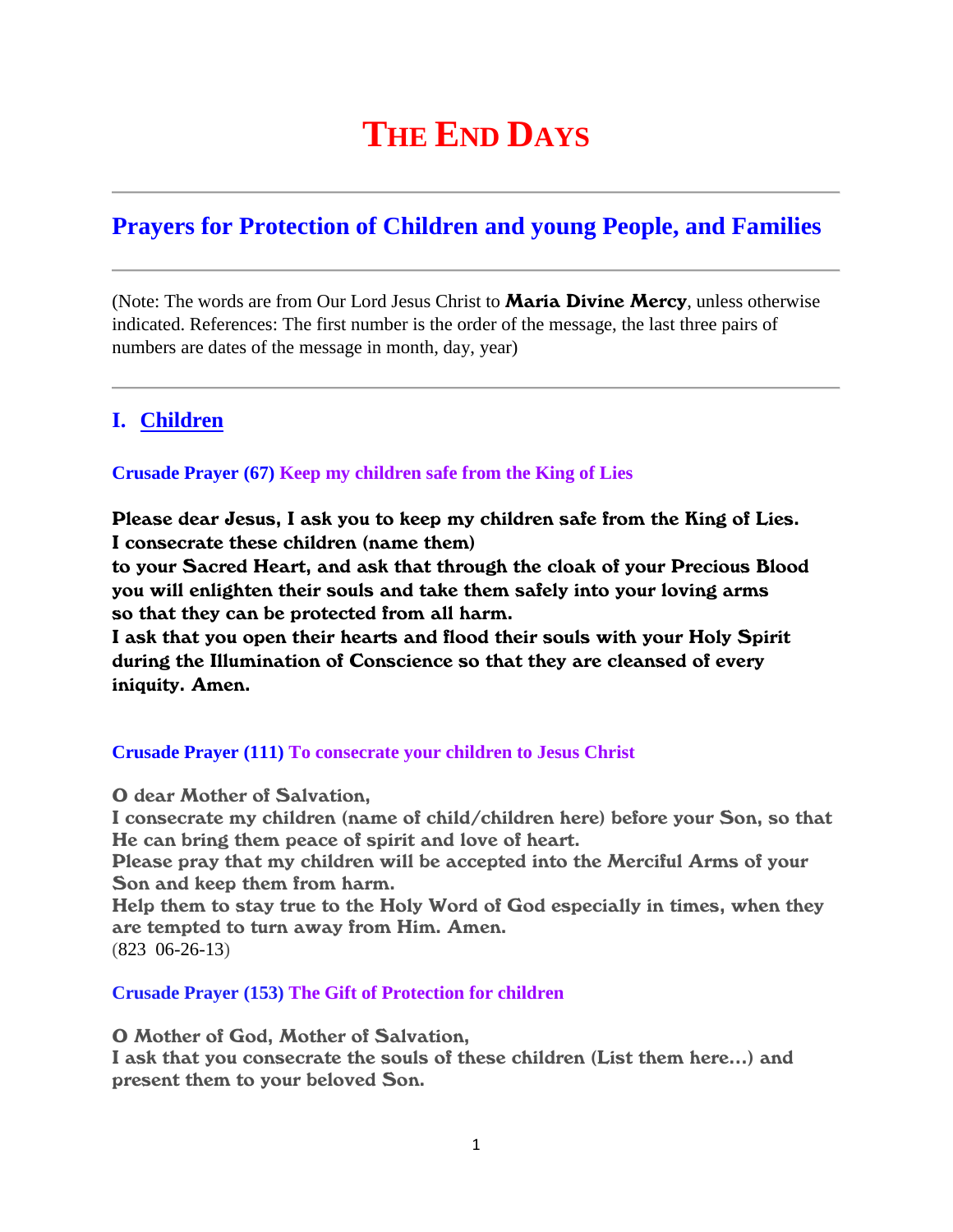Pray that Jesus will, through the Power of His Precious Blood, cover and protect these little souls with every kind of protection from evil. I ask you, dear Mother, to protect my family in times of great difficulties and that your Son will look favorably upon my request to unite my family in one with Christ and grant us Eternal Salvation. Amen.

(1,134 05-31-14)

**Crusade Prayer (162) To protect the weak and the innocent**

O God, Father Almighty, please protect the weak and the innocent, who suffer at the hands of those with hatred in their hearts. Alleviate the suffering endured by Your poor helpless children.

Give them all the Graces they need to protect themselves from Your enemies. Fill them with courage, hope and charity, so that they can find it in their hearts to forgive those who torment them.

I ask You, dear Lord, my Eternal Father, to forgive those who defy the Law of Life and help them to see how much their actions offend You, so that they can amend their ways and seek solace in Your Arms. Amen.

(1,174 07-24-14)

## **II. Young People**

**Crusade Prayer (19) Prayer for young people** 

Virgin Mary: Prayer for young people who don't know what they are doing. My child I am sorrowful today because I suffer much as I think of those poor souls who will die during The Warning. You must ask for urgent prayer for these souls who anger My Father. Their behavior is an abomination in His eyes. Please pray, pray, pray for these children of the dark many of whom do not know what they are doing. Their wickedness causes My Son to weep and his wounds to fester. It is important that as many souls as possible are enveloped into the arms of My Son at His Divine Mercy. Please ask for this Crusade of Prayer to be said to me, the Mother of Salvation, to save these poor children.

Mother of Salvation, I ask you to pray for the mercy of young souls, who are in terrible darkness, so that they recognize your Beloved Son when He comes to redeem the whole of mankind.

Let not one soul fall by the wayside. Let not one soul reject His Great Mercy. I pray, Mother, that all are saved and ask you to cover these souls with your Holy Mantle to provide them the protection they need from the deceiver. (Friday, January 13th, 2012)

My child, all souls are important to My Son. But it is the young souls in mortal sin that hurt Him the most. Pray that the light of Mercy shines through the darkness of their minds and souls. Pray that they will reject their terrible lives of depravity and emptiness that they lead. Pray that they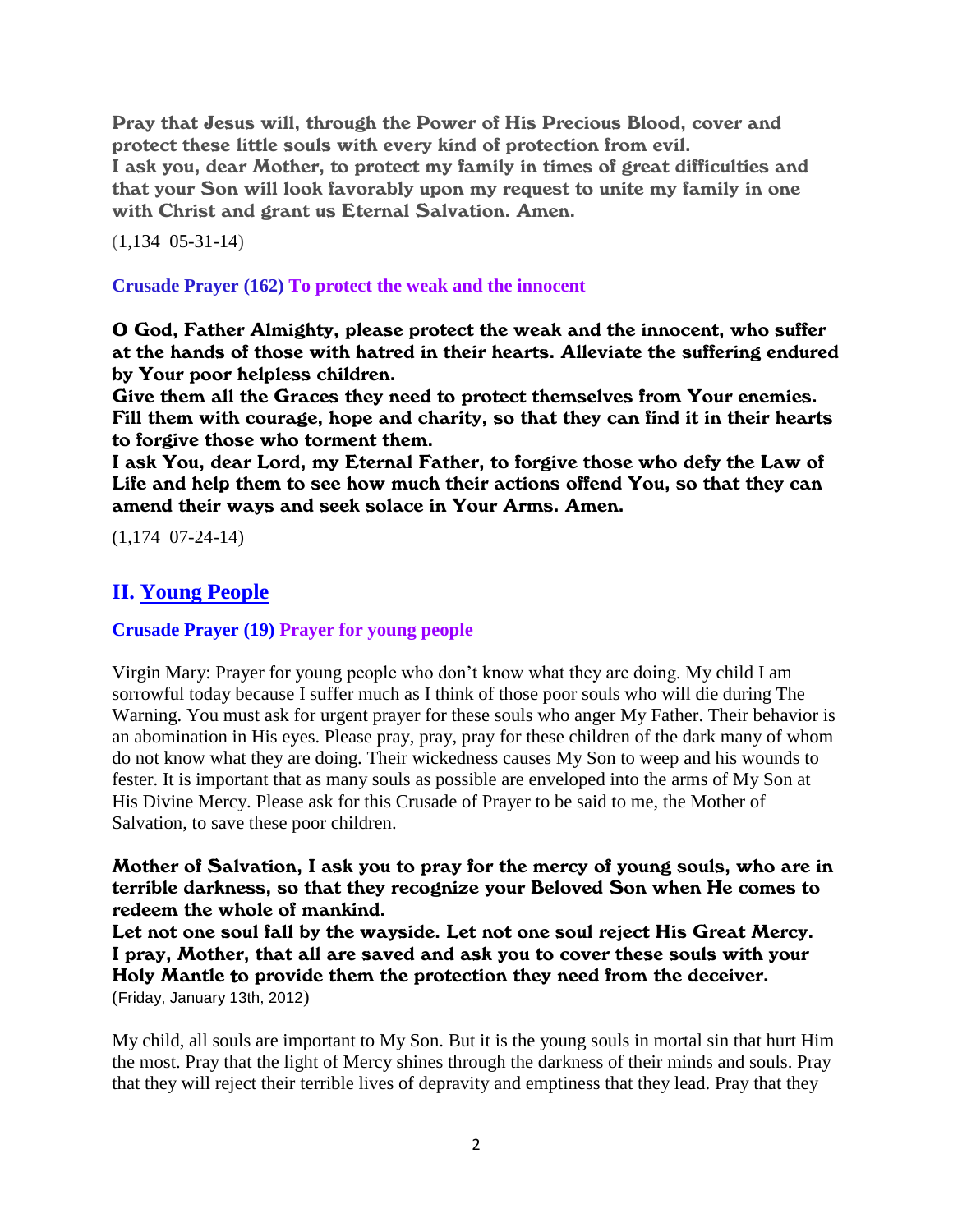will reach up and beg for mercy, otherwise they will never receive the graces they need to enter the New Paradise. What a loss these young people will be to the rest of you who will accept the gift of the Warning and enter the New Era of Paradise on earth. It will break My Son's heart if they cannot be saved. Your beloved Mother, Mary Queen of Heaven Mother of Salvation

## **Crusade Prayer (73) For Young souls, Young Children**

O Jesus, help me to save the souls of young people all over the world. By Your grace help them to see the truth of Your existence. Bring them to Your Sacred heart and open their eyes to Your Love and Mercy. Save them from the fires of Hell and through my prayers and have Mercy on their souls. Amen.

#### **Crusade Prayer (106) Mercy for the young who don't acknowledge God**

Dear Jesus, take under Your protection the souls of these children of God who do not know You, who do not acknowledge Your Love and who do not accept Your Promise.

Pour out Your grace of conversion and give them eternal life. Be merciful to all those who do not believe in Your Presence and who will not seek remorse for their sins. Amen.

(783 05-09-13)

## **Crusade Prayer (118) For the lost Generation of Young Souls**

Dear Jesus, I call out to Your Mercy for the lost generation of young souls. For those who do not know You, cover them with the Gift of sight. For those who do know You, but who ignore You, draw them back into Your Mercy.

Please give them the proof of Your Existence soon and guide them towards those who can help them and guide them towards the Truth.

Fill their minds and souls with the longing for You.

Help them to recognize the emptiness, which exists in them because they do not feel Your Presence. I beg You, dear Lord, not to forsake them and in Your Mercy grant them Eternal Life. Amen.

(893 09-02-13)